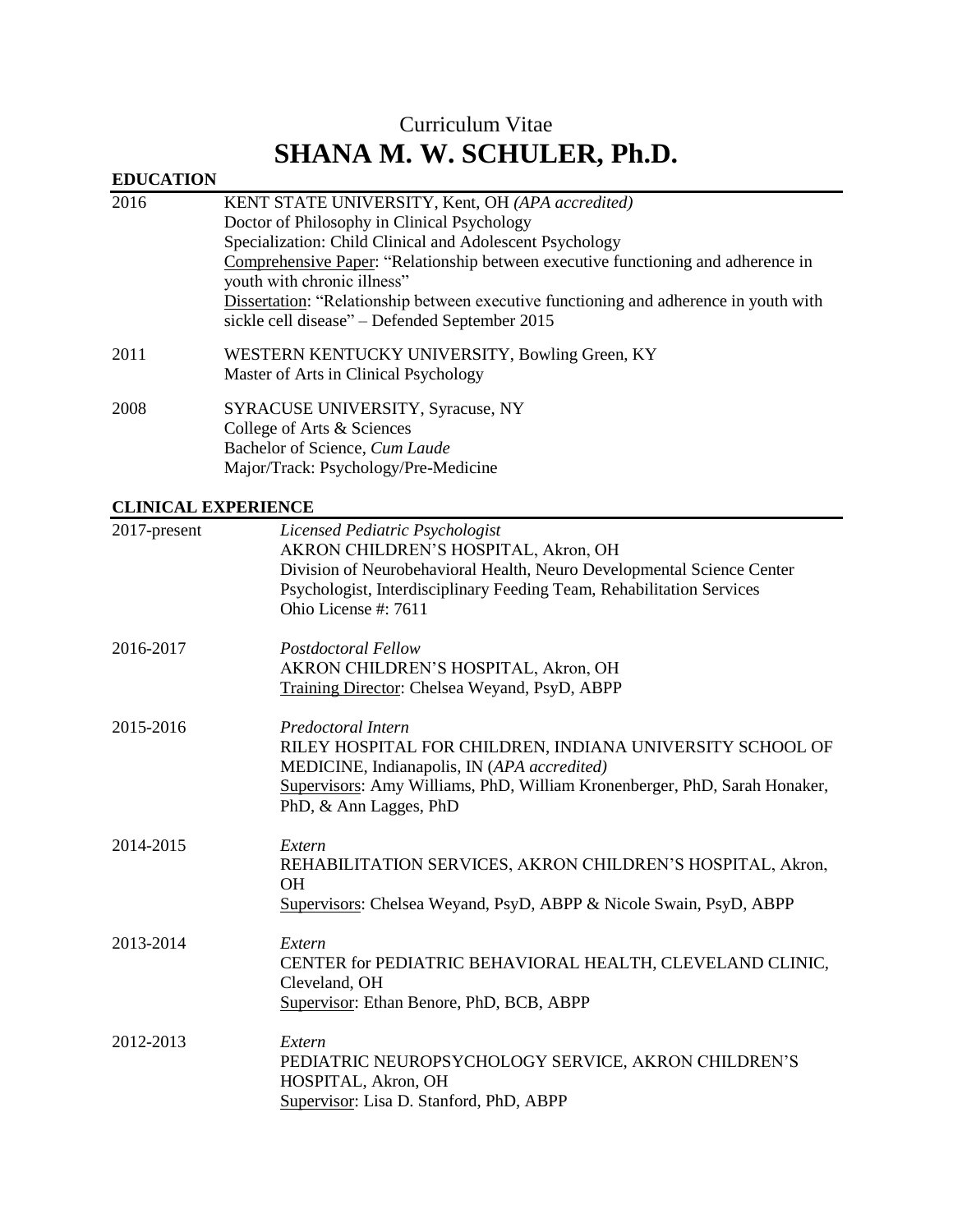| 2012-2015 | Clinician/Student Supervisor<br>KENT STATE UNIVERSITY PSYCHOLOGICAL CLINIC, Kent, OH<br>Supervisors: Beth Wildman, PhD, Josefina Grau, PhD, & Alanna Updegraff,<br>PhD |
|-----------|------------------------------------------------------------------------------------------------------------------------------------------------------------------------|
| 2010-2011 | Masters' Candidate Intern<br>BARREN RIVER AREA SAFE SPACE (BRASS, INC.), Bowling Green, KY<br>Supervisor: Nora Wright, MAE, LPCC                                       |
| 2010-2011 | Graduate Assistant<br>WESTERN KENTUCKY UNIVERSITY PSYCHOLOGY TRAINING CLINIC,<br>Bowling Green, KY<br>Supervisor: Frederick Grieve, PhD                                |
| 2008-2009 | Case Manager, Family Based Services<br>COMMUNITY COUNSELING CENTER, Hermitage, PA<br>Supervisor: Elaine Wolfson, M.A.                                                  |

## **ADDITIONAL CLINICAL TRAINING**

| 2018 | PEERS for Adolescents Certified School-Based Training Seminar<br>-Elizabeth Laugeson, PsyD, CCC-SLP                                                                                                                                                      |
|------|----------------------------------------------------------------------------------------------------------------------------------------------------------------------------------------------------------------------------------------------------------|
| 2017 | When Children Won't Eat: Picky Eaters vs Problem Feeders - Assessment $\&$<br>Treatment Using the SOS Approach to Feeding<br>-Kay Toomey, PhD, Erin Sundseth Ross, PhD, CCC-SLP, & Bethany Kortsha,<br>MA, OTR                                           |
| 2017 | Essentials of Cognitive Behavioral Therapy for Depression: The Beck Institute<br>-Robert Hindman, PhD                                                                                                                                                    |
| 2016 | IRB Training/CITI Interface                                                                                                                                                                                                                              |
| 2016 | NIH Protecting Human Subject Research Participants Training                                                                                                                                                                                              |
| 2016 | <b>Aggression Management Training Certificate</b>                                                                                                                                                                                                        |
| 2016 | Behavioral Therapy for Treating Tourette Syndrome, Workshop provided at<br>Riley Hospital for Children, Indianapolis, IN<br>-Douglas Woods, PhD                                                                                                          |
| 2014 | Using Acceptance and Commitment Therapy (ACT) with Adolescents with<br>Chronic Illness, Workshop provided at the Society of Pediatric Psychology<br>Annual Conference, Philadelphia, PA<br>-Karen Weiss, PhD, Dustin Wallace, PhD, & Akihiko Masuda, PhD |
| 2012 | Behavioral Parent Training, Workshop provided at Kent State University, Kent,<br>OH<br>-Beth Wildman, PhD                                                                                                                                                |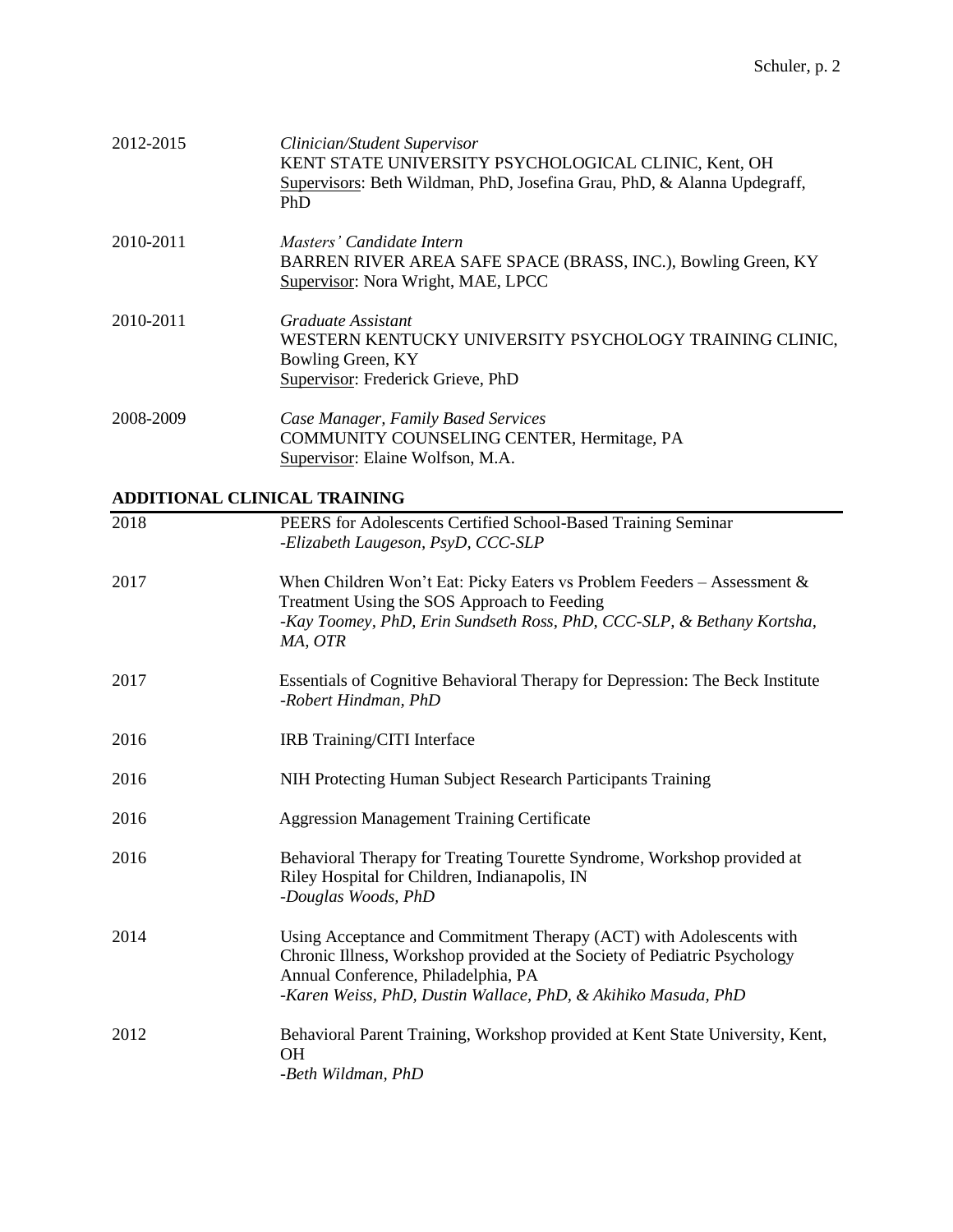2011 Using the Minnesota Multiphasic Personality Inventory in Medical Settings (MMPI-2-RF), Workshop provided at Kent State University, Kent, OH -*Yossef Ben-Porath, PhD*

#### **RESEARCH EXPERIENCE**

| 2012-2015   | Research Team Member<br>PEDIATRIC HEALTH AND STRESS LABORATORY, KENT STATE<br>UNIVERSITY, Kent, OH<br>Supervisor: Amy Sato, PhD               |
|-------------|-----------------------------------------------------------------------------------------------------------------------------------------------|
| 2011-2016   | Lab Member<br>PEDIATRIC PSYCHOLOGY LABORATORY, KENT STATE UNIVERSITY,<br>Kent, OH<br>Supervisor: Beth Wildman, PhD                            |
| 2010-2011   | Research Assistant<br>SOCIAL DEVELOPMENT LABORATORY, WESTERN KENTUCKY<br>UNIVERSITY, Bowling Green, KY<br>Supervisor: Elizabeth Lemerise, PhD |
| Summer 2007 | Research Assistant<br>FAMILY RESEARCH LABORATORY, SYRACUSE UNIVERSITY, Syracuse, NY<br>Supervisor: Barbara Fiese, PhD                         |

#### **PUBLICATIONS**

- Darling, K., Fahrenkamp, A., **Wilson, S.,** Karazsia, B., & Sato, A. (2017) Does social support buffer the association between stress eating and weight gain during the transition to college? Differences by gender. *Behavior Modification, 41*(3), 368-381.
- Darling, K.E., Fahrenkamp, A. J., **Wilson, S.M.**, D'Auria, A.L., & Sato, A.F. (2015). Physical and mental health outcomes associated with prior food insecurity among young adults. *Journal of Health Psychology,* 1359105315609087*.*
- **Wilson, S.M.,** Smith, A.W., & Wildman, B.G. (2015). Teachers' perceptions of youth with obesity in the classroom. *Advances in School Mental Health Promotion, 8*(4), 231-243
- **Wilson, S.,** Smith, A., Monnin, K., & Wildman, B. (2015). *Treating common childhood mental and behavioral health concerns*. In Counseling across the Lifespan  $(2<sup>nd</sup>$ ed).
- **Wilson, S.M.,** Wildman, B.G., Ciesla, J., Smith, A.W., & Dempster, R. (2015). Factor structure of the Obstacles to Engagement Scale: Problems, solutions, and hypotheses. *Journal of Child and Family Studies, 24*(4), 891-898. DOI: 10.1007/s10826-014-9899-2.
- **Wilson, S.M.,** Darling, K.E, Fahrenkamp, A.J, D'Auria, A.L., & Sato, A.F. (2015). Predictors of emotional eating during adolescents' transition to college: Does BMI moderate the association between stress and emotional eating? *Journal of American College Health*, *63*(3), 163-170, DOI: 10.1080/07448481.2014.1003374.
- **Wilson, S. M.** & Sato, A. F. (2014). Stress and pediatric obesity: What we know and where to go. *Stress and Health, 30*(2), 91-102. DOI: 10.1002/smi.2501.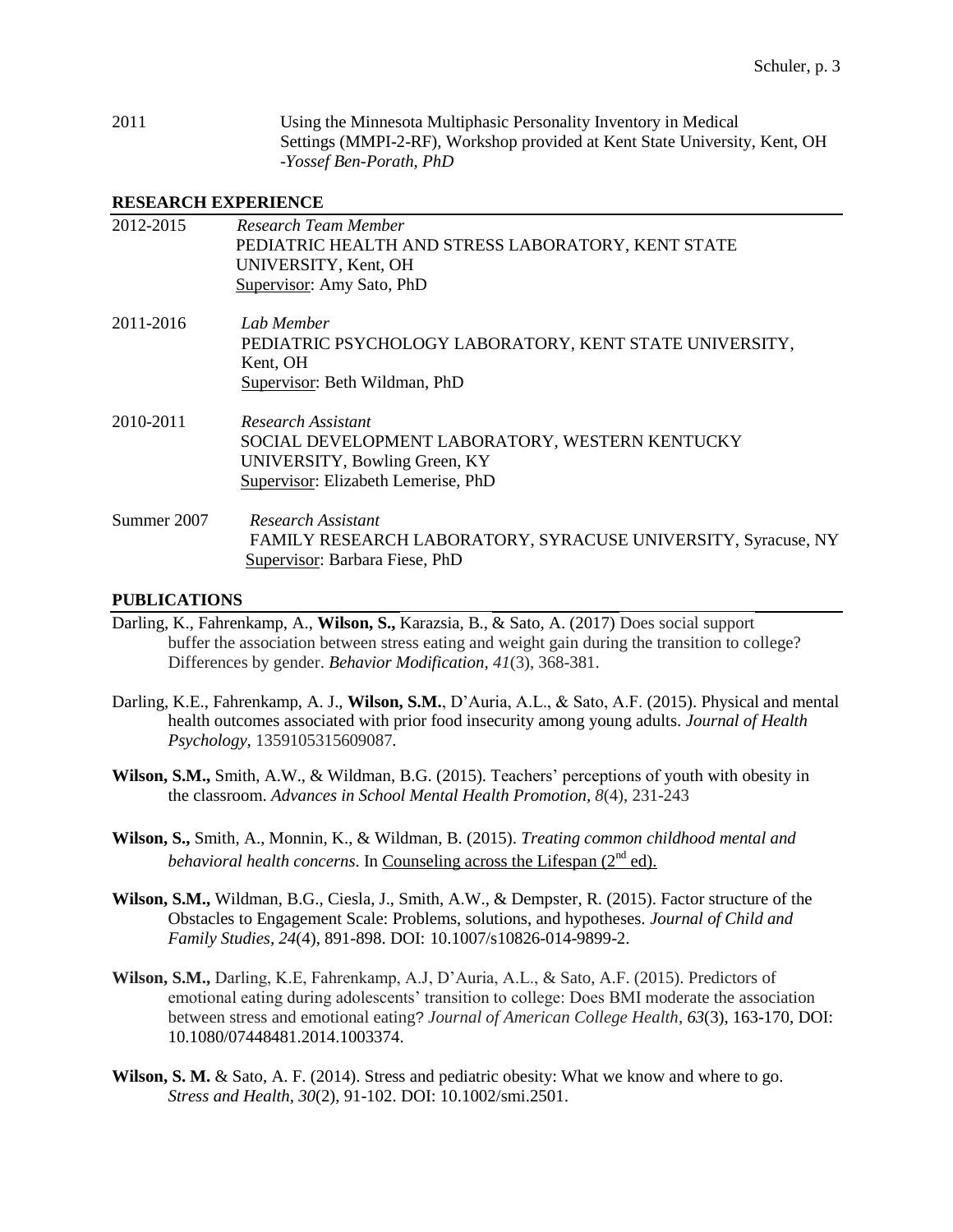**Wilson, S. M.,** Grieve, F. G., Ostrowski, S., Mienaltowski, A., & Cyr, C. (2013). Roles of team identification and game outcome in sport fan superstitious behaviors. *Journal of Sport Behavior, 36*(4), 1-13.

#### **Manuscripts Under Review for Publication**

- Davis, M., Monnin, K., Bodas, P., Wildman, B., & **Wilson, S.** The relationship between ethnic/racial identity and psychosocial functioning in African American adolescents with sickle cell disease. *Journal of the National Medical Association.* Under editorial review.
- Long, K., Foster, C., **Schuler, S.,** Wildman, B., & Smith, A. Depression, anxiety, and attention in adolescents with Sickle Cell Disease and healthy peers. *Pediatric Hematology and Oncology.*  Under editorial review.
- **Wilson, S.,** Smith, A., Monnin, K., Bodas, P., & Wildman, B. Relationship between executive functioning and adherence in youth with Sickle Cell Disease. *Journal of Pediatric Psychology.* Under editorial review.

## **PROFESSIONAL PRESENTATIONS/ INVITED TALKS**

- **Schuler, S. (**2020, May). *Feeding difficulties: Identification and treatment*. Invited presentation for the Family Child Learning Center, Tallmadge, OH.
- **Schuler, S.,** & Iskander, J. (2020, March). *A closer look at families attending a Pediatric Interdisciplinary Feeding Clinic: Do demographic factors affect parental acknowledgment of mealtime stress?* Poster presentation for the Society of Pediatric Psychology Annual Conference, Dallas, TX.
- **Schuler, S. W.** (2019, November). *Behavioral treatment of feeding disorders.* Invited presentation for the Fellowship Didactic Series, Akron Children's Hospital, Akron, OH.
- **Schuler, S.W.,** & Krapf, E. (2019, October). *Job search.* Invited presentation for the Fellowship Professional Development Seminar, Akron Children's Hospital, Akron, OH.
- **Schuler, S. W.** & Weyand, C. (2018, May). *Developing research and publishing as a psychologist.* Invited presentation for the Fellowship Didactic Series, Akron Children's Hospital, Akron, OH.
- **Schuler, S. W.** (2018, April). *Managing mealtime misbehavior and other feeding concerns.* Invited presentation for the Annual Pediatric Update for the Practicing Physician, Akron Children's Hospital, Akron, OH.
- **Schuler, S. W.,** Mentrikoski, J., Swain, N., Murray, M., Monnin, K., Darling, K., & Weyand, C. (2018, April). *Youth with brain injury participating in inpatient and day rehabilitation programs: What factors predict success?* Poster presentation for the Society of Pediatric Psychology Annual Conference, Orlando, FL.
- **Wilson, S.** (2017, December). *Behavioral treatment of feeding disorders.* Invited presentation for the Fellowship Didactic Series, Akron Children's Hospital, Akron, OH.
- **Wilson, S.** (2017, December). *Anxiety in teenagers.* Invited presentation to guidance counselors at Wadsworth School District, Akron, OH.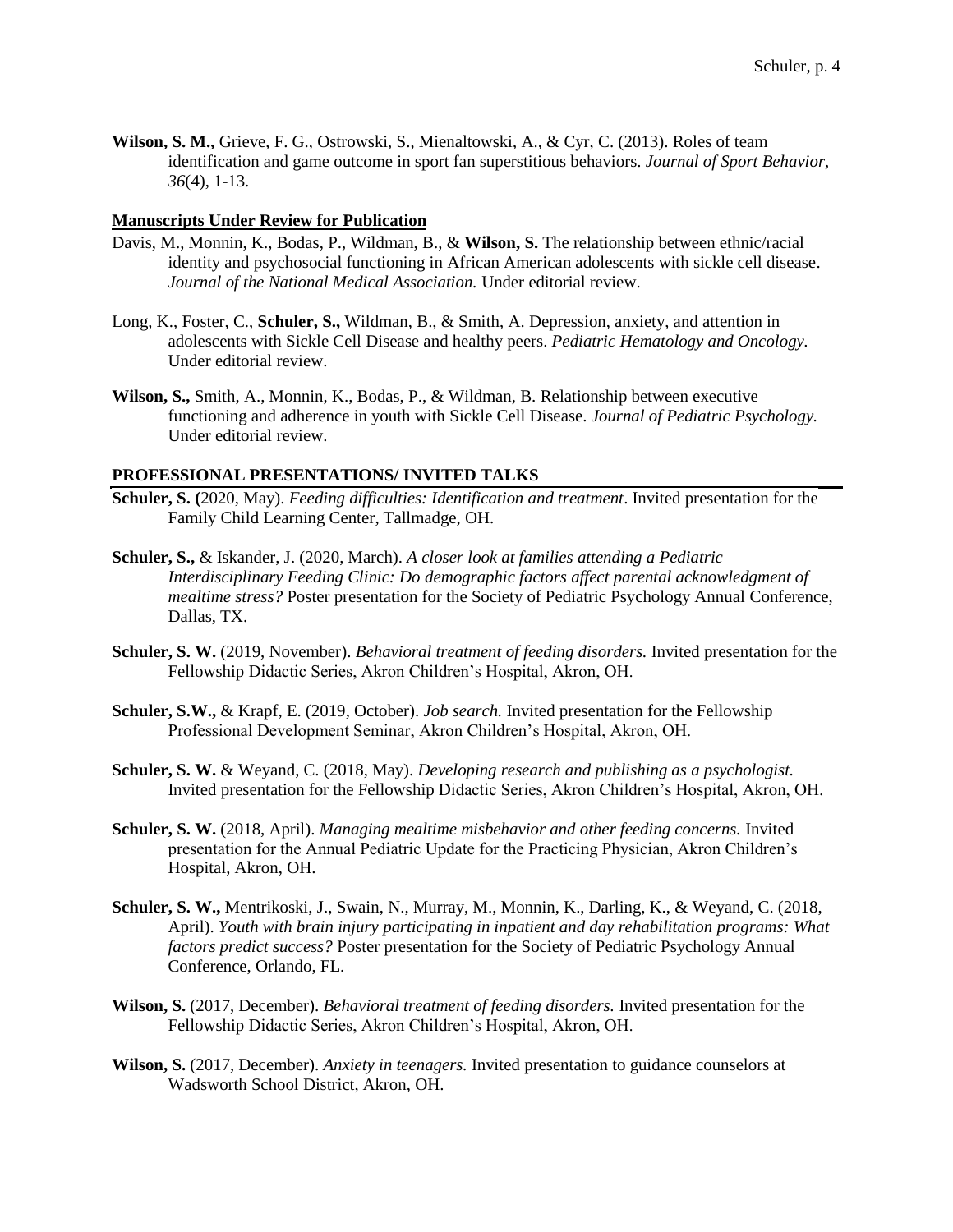- **Wilson, S.**, Swain, N., Brown, S., Doerr, M., Houston, M., Najarian, C., & Weyand, C. (2017, March). *Implementation of an acquired brain injury protocol to standardize care and promote school reentry in a day rehabilitation setting.* Poster presentation for the Society of Pediatric Psychology Annual Conference, Portland, OR.
- Gerak, L., **Wilson, S.,** & Zehe, M. (2016, November). *Children and adolescents facing an uncertain future: Our hardest conversations.* Invited presentation for the Pediatric Palliative Care Curriculum, Akron Children's Hospital, Akron, OH.
- Putt, G., & **Wilson, S.** (2016, November). *Approaching the child with unhealthy weight: Moving toward action.* Invited presentation for the NeuroDevelopmental Science Center Nurses' Retreat, Akron Children's Hospital, Akron, OH.
- Monnin, K., Davis, M., Wildman, B., **Wilson, S.,** Smith, A., Iskander, J., Bodas, P., & Neal-Barnett, A. (2016, April). *The relationship between ethnic identity commitment and psychosocial functioning in African-American adolescents with sickle cell disease*. Poster presentation for the Society of Pediatric Psychology Annual Conference, Atlanta, GA.
- Smith, A., **Wilson, S.,** Monnin, K., Bodas, P., & Wildman, B. (2016, April). *Adherence is negatively related to pain in youth with sickle cell disease.* Poster presentation for the Society of Pediatric Psychology Annual Conference, Atlanta, GA.
- **Wilson, S.,** Smith, A., Monnin, K., Bodas, P., & Wildman, B. (2016, April). *Relationship between executive functioning and adherence in youth with SCD.* Poster presentation for the Society of Pediatric Psychology Annual Conference, Atlanta, GA.
- **Wilson, S.**, Smith, A., Monnin, K., Bodas, P., & Wildman, B. (2015, April). *Ethnic identity in adolescents with sickle cell disease.* Poster presentation for the Society of Pediatric Psychology Annual Conference, San Diego, CA.
- Darling, K. E., Fahrenkamp, A. J., **Wilson, S. M.,** & Sato, A. F. (2014, November). *Prior food insecurity related to young adult BMI.* Poster presentation for the 2014 Association of Behavioral and Cognitive Therapy Annual Convention, Philadelphia, PA.
- Darling, K. E., **Wilson, S. M.,** D'Auria, A. L., Fahrenkamp, A. J., & Sato, A. F. (2014, November). *Parent feeding practices predicting adolescent emotional eating.* Poster presentation for the 2014 Association of Behavioral and Cognitive Therapy Annual Convention, Philadelphia, PA.
- Fahrenkamp, A. J., Darling, K. E., **Wilson, S. M.,** & Sato, A. F. (2014, November).*Experiential avoidance in parenting influences levels of mindfulness in adolescents.* Poster presentation for the 2014 Association of Behavioral and Cognitive Therapy Annual Convention, Philadelphia, PA.
- Fahrenkamp, A. J., Darling, K. E., **Wilson, S. M.,** & Sato, A. F. (2014, November).*Weight-related psychological inflexibility as a predictor of parental eating styles and body mass index among parents of adolescents.* Poster presentation for the 2014 Association of Behavioral and Cognitive Therapy Annual Convention, Philadelphia, PA.
- **Wilson, S.**, Smith, A., & Wildman, B. (2014, September). *Teacher perceptions of common classroom accommodations.* Poster presentation for the Society of Developmental and Behavioral Pediatrics Annual Meeting, Nashville, TN.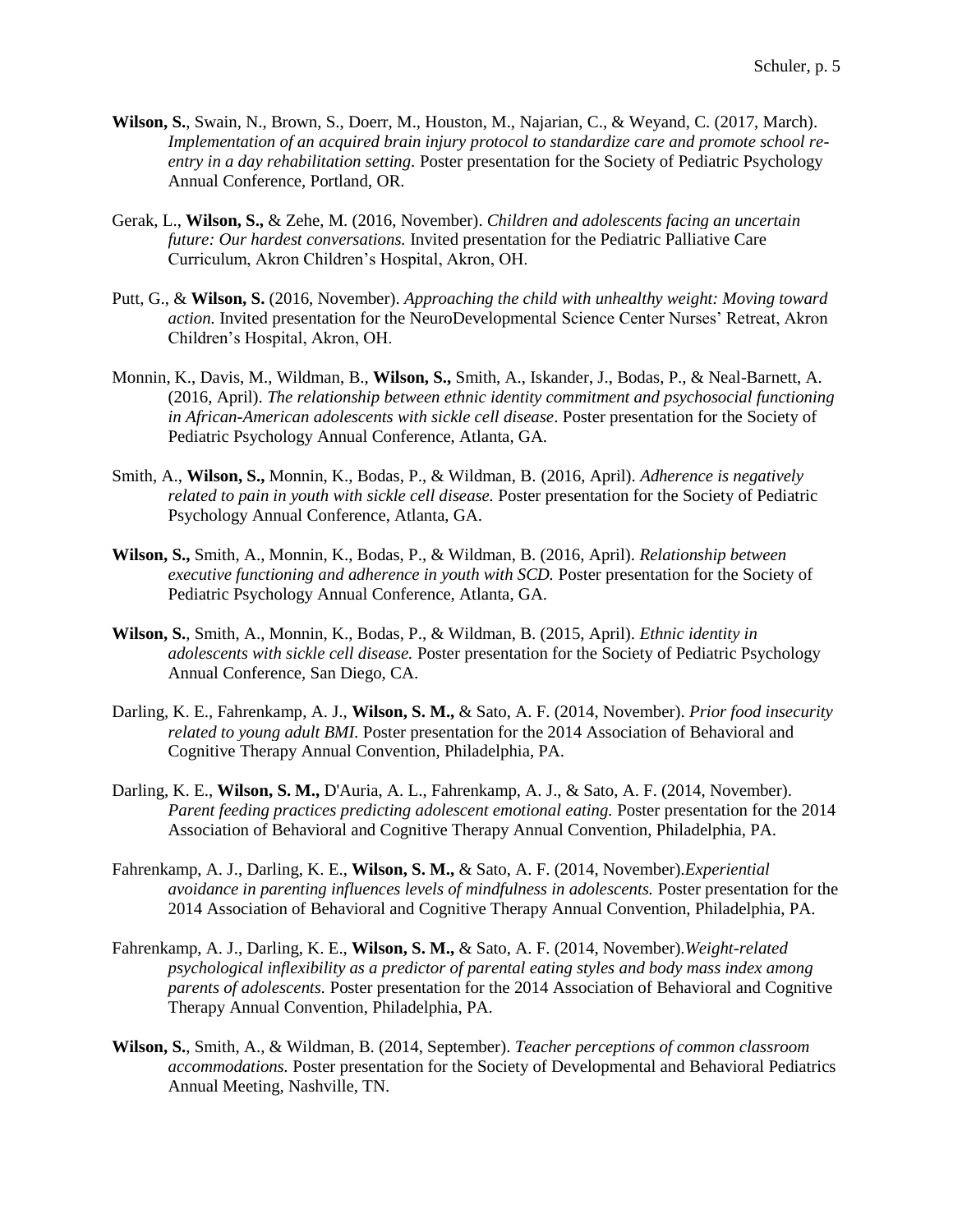- Grieve, F. G., Short, J., Cubberley, R., Derryberry, W. P., Jones, E., **Wilson, S.,** Hanahan, M., Menser, S., Cyr, C., & White, M. (2014, May). *Psychometric properties of a new assessment instrument: The Muscle Dysmorphia Questionnaire.* Poster presentation for the 26<sup>th</sup> annual meeting of the Association for Psychological Science, San Francisco, CA.
- Valley, K., **Wilson, S.,** Monnin, K., & Wildman, B. (2014, April). *Utilization of the Health Belief Model to Examine the Adherence of Injured Adolescent Athletes.* Poster presentation for the Undergraduate Research Symposium, Kent, OH.
- Darling, K., Fahrenkamp, A., D'Auria, A., **Wilson, S.,** Malik, A., & Sato, A. (2014, March). *The Relationship between Perceived Social Support and Weight Gain is Moderated by Stress Eating Among Males Transitioning to College.* Poster presentation for the Society of Pediatric Psychology Annual Conference, Philadelphia, PA.
- Darling, K., **Wilson, S.,** D'Auria, A., Fahrenkamp, A., Ruggles, C., & Sato, A. (2014, March). *Parental Feeding Practices and Adolescent Eating Patterns Related to Parent-Child Conflict.* Poster presentation for the Society of Pediatric Psychology Annual Conference, Philadelphia, PA.
- Fahrenkamp, A., Darling, K., **Wilson, S.,** D'Auria, A., Ruggles, C. & Sato, A. (2014, March). *Examining Multiple SES Determinants Linking Low-Income Status to BMI in Adolescents.* Poster presentation for the Society of Pediatric Psychology Annual Conference, Philadelphia, PA.
- **Wilson, S.,** Darling, K., Fahrenkamp, A., D'Auria, A., & Sato, A.F. (2014, March). *Influence of Parental Time Demands on the Association between Stress and BMI in Adolescents.* Poster presentation for the Society of Pediatric Psychology Annual Conference, Philadelphia, PA.
- **Wilson, S.,** Smith, A., Fulcher, K., Bodas, P., & Wildman, B. (2014, March). *The Relationship between Responsibility and Perceived Treatment Compliance in Adolescents with Sickle Cell Disease: Differences in Parent and Adolescent Perception.* Poster presentation for the Society of Pediatric Psychology Annual Conference, Philadelphia, PA.
- Smith, A., **Wilson, S.,** & Wildman, B. (2013, September). *What Makes Teachers Willing to Accommodate Children with Health Conditions in the Classroom?* Poster presentation for the Society of Developmental and Behavioral Pediatrics Annual Meeting, Baltimore, MD.
- **Wilson, S.**, Smith, A., Sidebotham, L., Bodas, P., Neal-Barnett, A., & Wildman, B. (2013, September). *The Relationship between Ethnic Identity Exploration and Psychosocial Functioning in African-American Adolescents with Chronic Illness.* Poster presentation for the Society of Developmental and Behavioral Pediatrics Annual Meeting, Baltimore, MD.
- Fahrenkamp, A., **Wilson, S.,** Bennett, B., & Sato, A. (2013, April). *Psychological Flexibility and Food Craving related to Emotional Eating in a Critical Period of Adolescent Weight Gain.* Poster presentation for the Society of Pediatric Psychology Annual Conference, New Orleans, LA.
- Smith, A., **Wilson, S.,** & Wildman, B. (2013, April). *Applying the Health Belief Model to Accommodations in the School Classroom.* Poster presentation for the Society of Pediatric Psychology Annual Conference, New Orleans, LA.
- **Wilson, S. M.,** Fahrenkamp, A., Mance, G., Shaheen, R., & Sato, A**.** (2013, April). *The Relationship between Stress, Dietary Restraint, and Emotional Eating during Adolescents' Transition to College.*  Poster presentation for the Society of Pediatric Psychology Annual Conference, New Orleans, LA.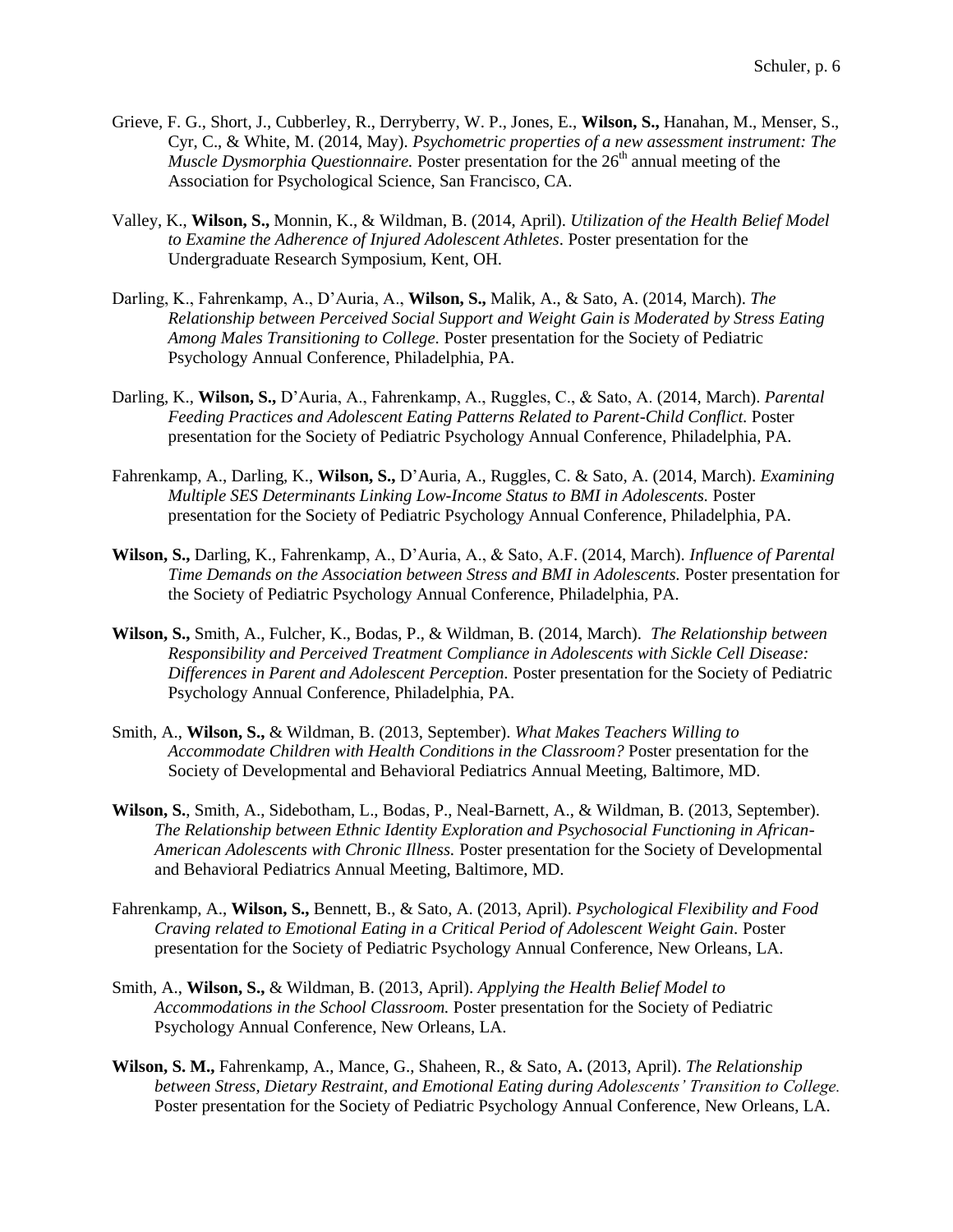- **Wilson, S. M.,** Smith, A., & Wildman, B. (2013, April). *Teachers' Perceptions of Obese Children in the Classroom.* Poster presentation for the Society of Pediatric Psychology Annual Conference, New Orleans, LA.
- **Wilson, S. M.,** Wildman, B., & Watson, M. (2013, April). *The Association between Responsibility and Adherence of Injured Adolescent Athletes: Parent versus Adolescent Perception.* Poster presentation for the Society of Pediatric Psychology Annual Conference, New Orleans, LA.
- **Wilson, S. M.,** Wildman, B., Ciesla, J., West, A., & Dempster, R. (2012, September). *Factor Structure of the Obstacles to Engagement Scale: Problems, Solutions, and Hypotheses*. Poster presentation for the Society of Developmental and Behavioral Pediatrics Annual Meeting, Phoenix, AZ.
- **Wilson, S. M.** (2011, March). *The Relationship between Superstitious Behaviors of Sports Fans, Team Identification, Team Location, and Game Outcome.* Invited presentation for the 41<sup>st</sup> Annual WKU Student Research Conference, Western Kentucky University, Bowling Green, KY.
- **Wilson, S. M.** (2010, February). *The Relationship between Superstitious Behaviors of Sports Fans, Team Identification, and Game Outcome.* Invited presentation for the Sixth Annual Sport Psychology Forum, Western Kentucky University, Bowling Green, KY.

## **PROFESSIONAL SERVICE**

| 1 1101 1100101 1111 DER 7 1011                                   |                                                                  |
|------------------------------------------------------------------|------------------------------------------------------------------|
| <b>CME Committee Member</b><br>$2018$ – present                  | Akron Children's Hospital                                        |
| <b>Fellowship Selection Committee Member</b><br>$2018$ - present | Akron Children's Hospital                                        |
| Ad-hoc Reviewer<br>$2017$ – present                              | Journal of American College Health                               |
| Ad-hoc Reviewer<br>$2016$ – present                              | <b>Stress &amp; Health</b>                                       |
| Ad-hoc Reviewer<br>2012-2014                                     | Journal of Pediatric Psychology<br>Mentor: Beth Wildman, PhD     |
| <b>Ad-hoc Reviewer</b><br>2012-2014                              | American Journal of Preventive Medicine<br>Mentor: Amy Sato, PhD |

#### **TEACHING EXPERIENCE**

| $09/16$ – Present | <b>Faculty Appointment, Department of Pediatrics, Northeast Ohio Medical University</b><br>(NEOMED), Rootstown, OH           |
|-------------------|------------------------------------------------------------------------------------------------------------------------------|
| $01/14 - 05/14$   | Instructor, Department of Psychology, Kent State University, Kent, OH<br>Instructor for PSYC 21211; Psychology of Adjustment |
| $08/13 - 12/13$   | Instructor, Department of Psychology, Kent State University, Kent, OH<br>Instructor for PSYC 30651; Adolescent Psychology    |